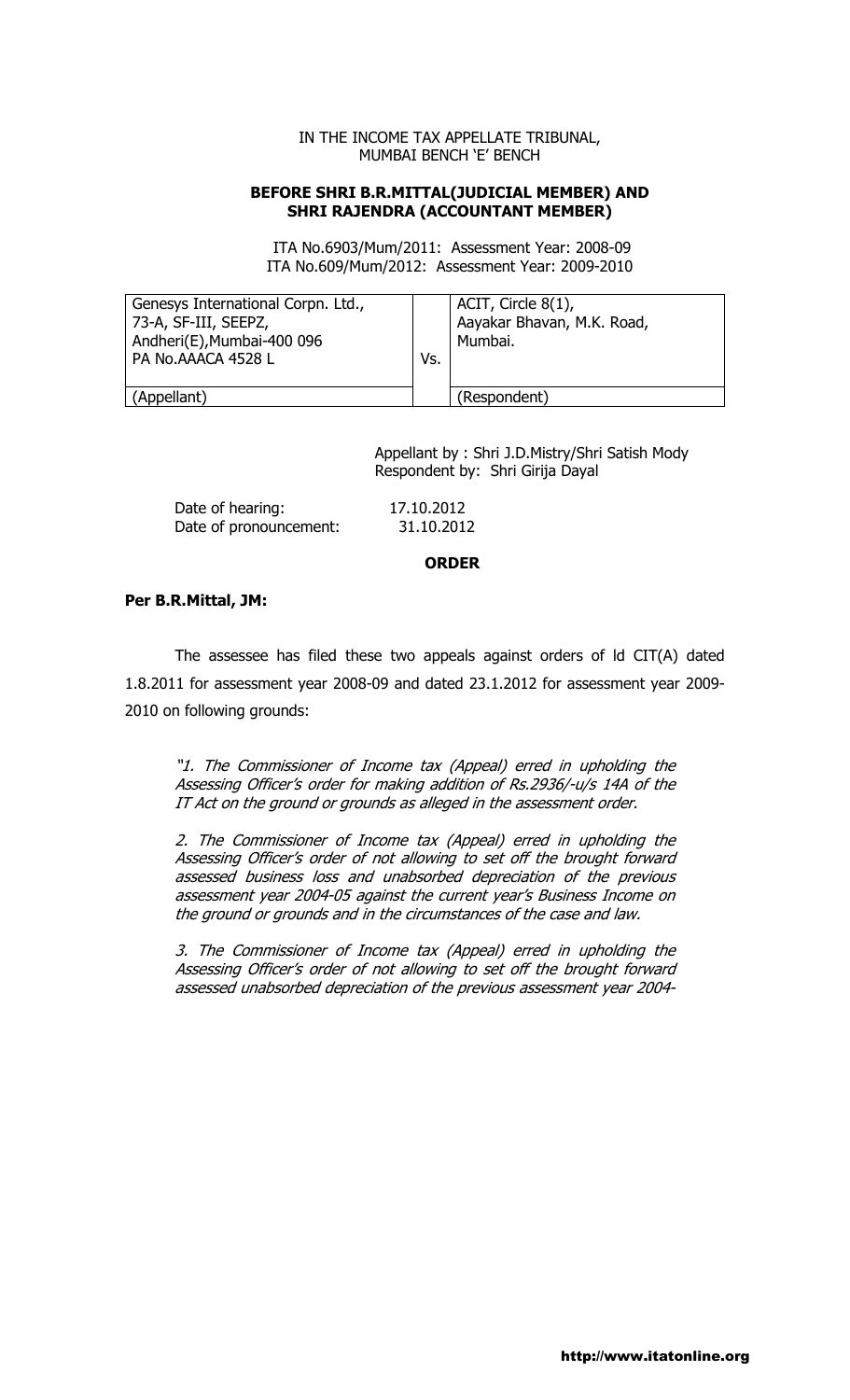05 against the current year's Income from Other Sources on the ground or grounds and in the circumstances of the case and law.

 $\mathcal{L}$ 

4. The Commissioner of Income tax (Appeal) erred in upholding the Assessing Officer's order for making addition of Profit of 1OA Unit located in SEZ Mumbai, to arrive at the Book Profit u/s 115JB of the c, in respect of on the ground or grounds as alleged in the assessment order."

2. Both the representatives of parties submitted that facts and grounds of appeal for assessment year 2009-2010 are similar to assessment year 2008-09 and ld CIT(A) has also followed his own order for assessment year 2008-09 while deciding the grounds of appeal for assessment year 2009-2010. Therefore, we have heard these appeals together and dispose off the same by a common order for the sake of convenience.

3. During the course of hearing, it was submitted that ld CIT(A) has wrongly mentioned assessment year 2006-07 in para 2.3.1 due to typographical mistake in his order for assessment year 2009-10 and same be read as Assessment Year 2008-09, the assessment year followed by ld CIT(A) to decide the grounds of appeal for assessment year 2009-2010. Ld A.R. also submitted that to rectify the said mistake, assessee has filed an application dated 9.2.2012 and same is pending.

4. Firstly, we take up appeal for assessment year 2008-09 being I.T.A. No.6903/M/2011.

5. The assessee is a public limited company registered under the Companies Act, 1956 and is engaged in the business of Information Technology Solution, providing geographical information services.

6. In ground No.1 of appeal, assessee has disputed confirmation of addition of Rs.2936/- u/s.14A of the Act made by the AO, ld A.R. submitted that said ground is not pressed for. In view of above, Ground No.1 for assessment year 2008-09 is rejected.

7. In respect of Ground Nos.2 & 3 of appeal, ld A.R. submitted that similar issue has been considered by the Tribunal in assessee's own case for assessment years 2004- 05 and 2005-06 in I.T.A. No.3333 & 3334/M/2010 by its order dated 31.8.2012 and the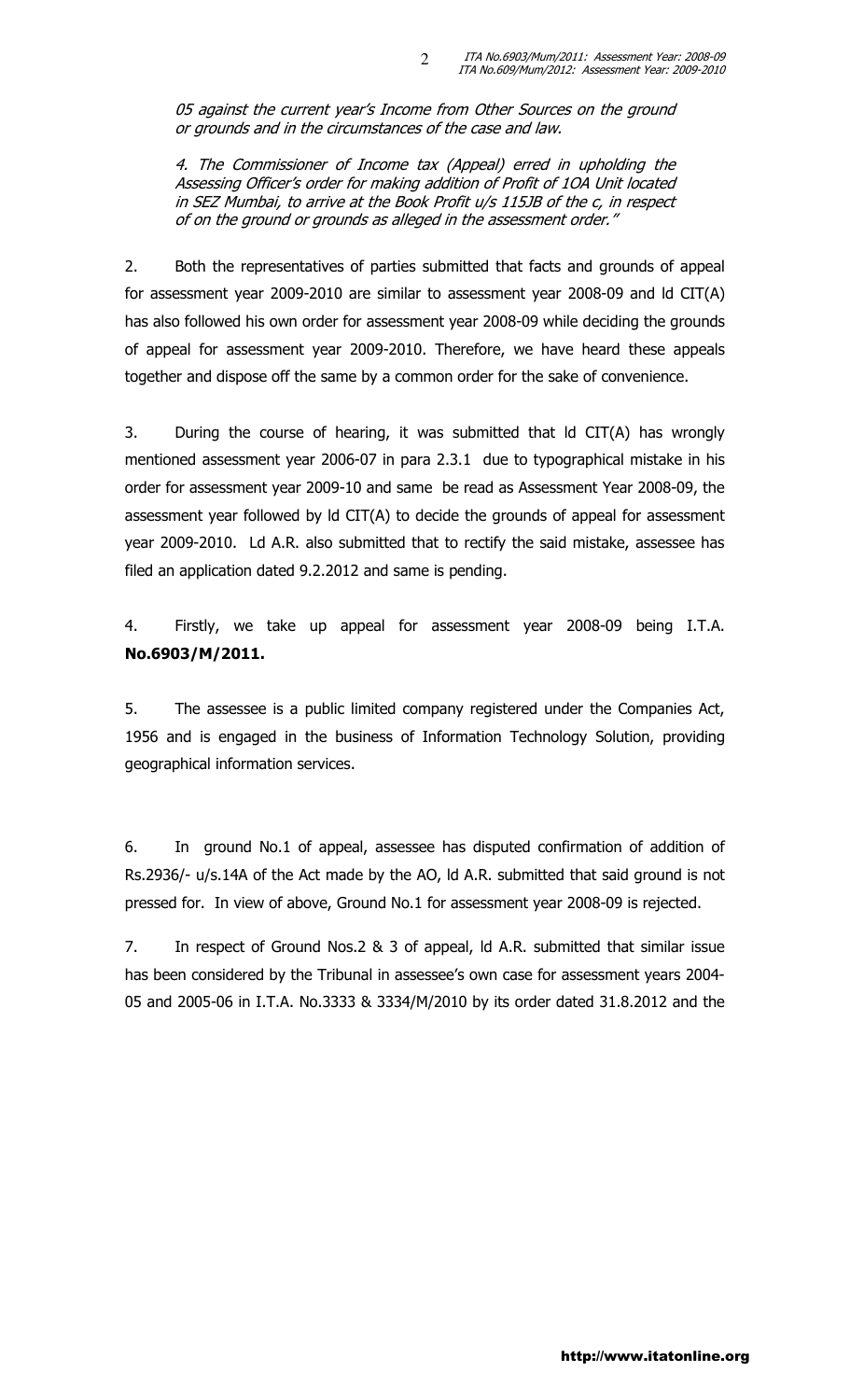Tribunal has decided the issue in favour of assessee by following the decision of Hon'ble Jurisdictional High court in the case of Hindustan Uniliver Ltd vs. DCIT, 325 ITR 102(Bom) and ITAT Pune Bench in the case of Patni Computer Systems Ltd vs.DCIT,60 DTR 113 (Pune). To substantiate his submission, ld A.R. referred paras 28 to 34 of the said order of the Tribunal dated 31.8.2012 (supra). Ld A.R. submitted that said brought forward losses pertain to assessment year 2004-05 and whatever final figures comes after giving effect to earlier years orders of the Tribunal, set off may be restricted to that extent. Ld D.R. did not dispute above contention of ld A.R.

3

8. We have considered the submissions of ld representatives of parties and orders of authorities below as also the order of the Tribunal dated 31.8.2012 (supra).

9. We observe that assessee claimed set off of Rs.37,10,326/- being unabsorbed depreciation pertaining to assessment year 2004-05 against returned income at the time of filing the return. AO stated that above losses were denied in earlier years and the matter is under appeal with the higher authorities. Therefore, AO rejected the claim of set off of unabsorbed depreciation for assessment year 2004-05. Ld CIT(A) also confirmed the action of AO. Since the Tribunal by its order dated 31.8.2012 after considering the decision of Hon'ble Jurisdictional High Court in the case of Hindustan Uniliver Ltd (supra) has held that while computing the income, assesse was entitled to set off the losses sustained by section 10A eligible unit against normal business income and the income from other sources. In view of above and following earlier order of Tribunal in assessee's own case (supra), we allow Ground Nos.2 & 3 of appeal taken by assessee for assessment year 2008-09 subject to the direction that whatever is final figures of loss after giving effect to order of earlier years, set off if any, to that extent, will be allowed as per provisions of law. Hence, Ground Nos.2 & 3 of appeal taken by the assessee is allowed for assessment year 2008-09.

10. In Ground No.4, the issued involved as to whether ld CIT(A) is justified to confirm the action of AO to make the addition of profit u/s.10A unit located in SEEPZ Mumbai to arrive at book profit u/s.115JB of the Act.

11. The relevant facts giving rise to this ground of appeal are that assessee, while computing tax liability u/s.115JB of the Act, deducted the income of Rs.10,86,10,248 in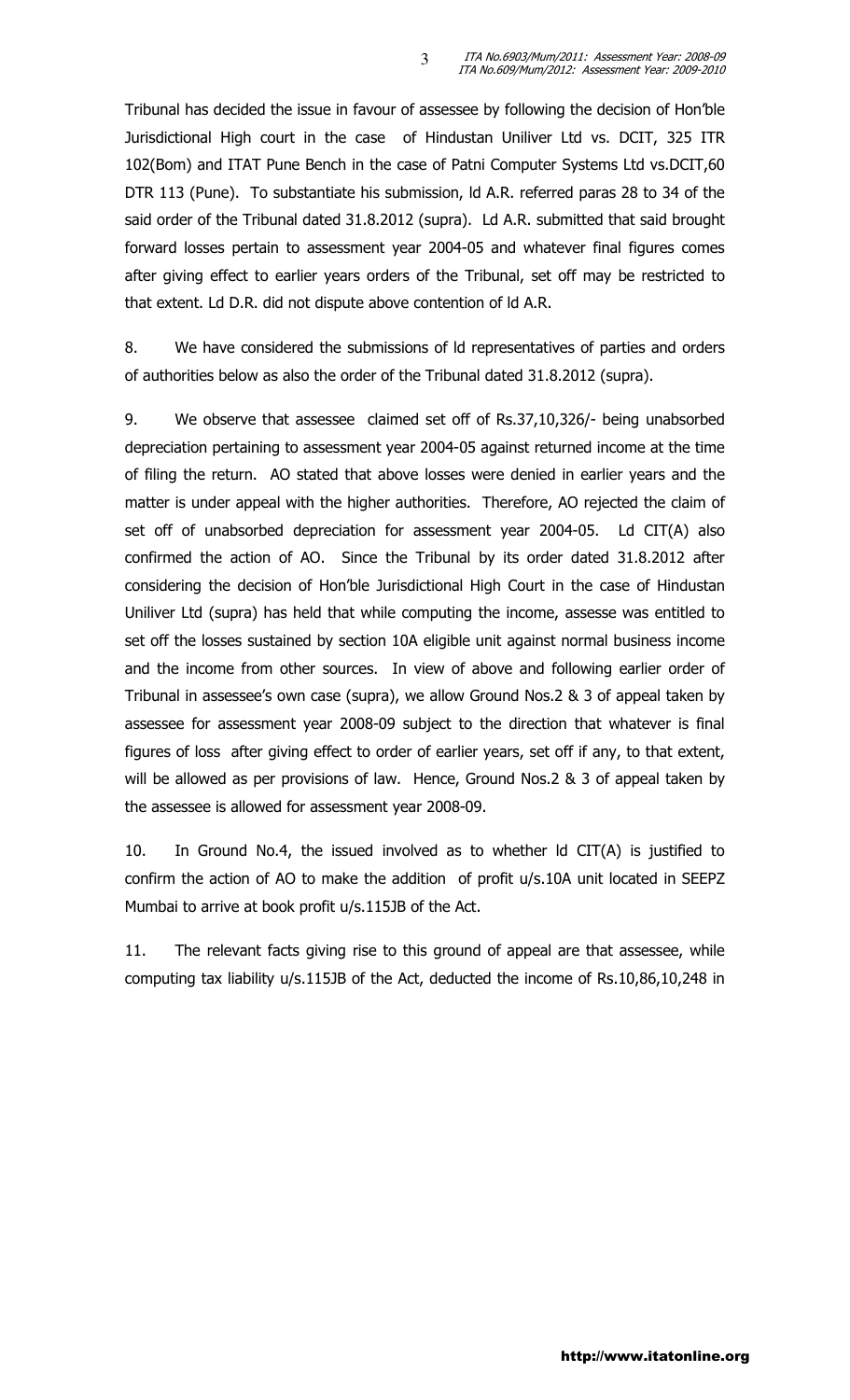respect of Mumbai Division from book profit as per the provisions of section 115JB(6) of the Act. Section 115JB(6) reads as under:

4

"115JB(6) – The provisions of this section shall not apply to the income accrued or arising on or after the  $1<sup>st</sup>$  day of April, 2005 from any business carried on, or services rendered, by an entrepreneur or a Developer, in a Unit or Special Economic Zone, as the case may be."

…. ….. ….

12. During the course of assessment proceedings, assessee was asked to explain the reasons for reducing said income for computing book profit. Assessee stated vide letter dated 23.11.2010 stated that assessee has two undertakings, one located at SEEPZ, Mumbai which is a SEZ unit and other located at Bangalore which is a STPI unit. Both units are eligible for tax benefit under section 10A of the Act. The Finance Act, 2007 amended section 115JB with effect from 2008-09 for bringing the amount of income to which provisions of section 10A or 10B apply within the purview of MAT. Section 10A / 10B of the Act provides tax incentive to units located in certain specified zone/park or to units which are export oriented, subject to the prescribed conditions. Broadly, the benefit granted under section 10A of the Act are available to units located in the following areas:

"\* Free Trade Zone (FTZ)

- Electronic Hardware Technology Park (EHTP)
- Software Technology Par (STP)
- Export Oriented Units (EOUs)
- SEZ"

13. It was also contended that provisions of sub-section (6) of Section 115JB of the Act inserted by Special Economic Zone Act, 2005 (SEZ Act) w.e.f. 10.2.2006 provides that provisions of MAT would not apply to income from any business carried on by an entrepreneur or a developer in a unit or SEZ, as the case may be. Therefore, said provision was enacted so as to continue tax benefit promised by the Government under the SEZ scheme.

14. AO did not accept said contention of the assessee and stated that as per provisions of section 115JB of the Act, book profit is to be computed after making specified adjustments to the net profit as shown in the profit and loss account. In the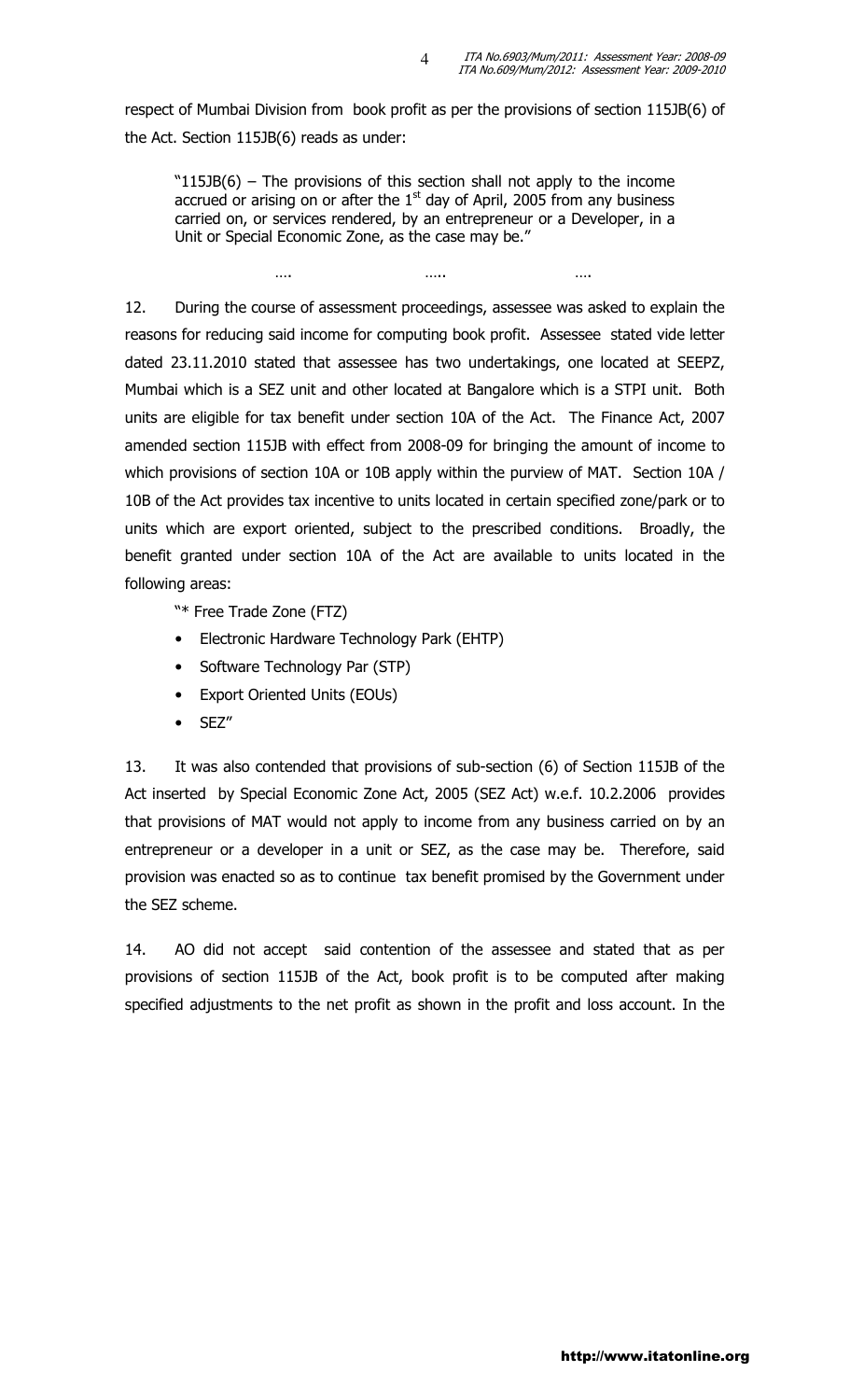Finance Act, 2007, the scope of Minimum Alternate Tax (MAT) was widened by including the income exempt u/s.10A/10B of the Income tax Act in the book profit. AO after considering explanatory notes i.e. Circular No.3/2008 dated 12.3.2008 held that MAT provisions are applicable to a company on the income which is from any business or services derived from unit or Special Economic Zone. He further stated that section 115JB(6) was inserted by Special Economic Zones Act, 2005, when section 10AA was also inserted by the same Act. Section 10AA provides a deduction of such profits and gain derived by an assessee being entrepreneur referred to in clause (f) of Section 2 of Special Economic Zone Act, 2005 from its unit. AO stated that by inserting subsection(6) in Section 115JB, the legislature has provided an exemption under MAT also to such units. Therefore, section 115JB(6) is applicable to an assessee claiming deduction under section 10AA of the Act and not an assessee claiming deduction under 10A of the Act. AO stated that assesee has claimed deduction of 10A of the Act under normal provisions of the Act. Therefore, for computing book profit u/s.115JB of the Act, income relates to sec. 10A unit is to be included in the book profit. Being aggrieved, assessee filed appeal before ld CIT(A).

5

15. Ld CIT (A) after considering the submissions of assessee has confirmed the action of AO. Hence, assessee is in further appeal before the Tribunal.

17. On behalf of assessee, ld A.R. submitted that assessee has two undertakings, one located at SEEPZ, Mumbai which is SEZ unit and other unit is located at Bangalore, which is STPI unit. He submitted that both units of assessee are eligible for tax benefit u/s.10A of the Act. He submitted that by Special Economic Zone Act, 2005, Section 10AA was inserted w.e.f. 10.2.2006 to provide deduction/benefit in respect of units established in SEZ i.e. SEZ units and correspondingly, amendment was also made by inserting sub-section (6) to section 115JB of the Act to exclude profits in respect of SEZ unit from book profits for MAT. He further submitted that by the Finance Act, 2007, the amendment in clause (f) to explanation (1) to Section 115JB (2) was made w.e.f. 1.4.2008 i.e. from A.Y. 2008-09 by deleting words "section 10 or 10B" and retained subsection (6) of Section 115JB which provides exclusion of income of units located in SEZ while computing book profit u/s.115JB of the Act. Ld A.R. submitted that AO as well as ld CIT(A) has rejected the claim of assessee for excluding profit of SEZ units from its book profit by stating that section 115JB(6) applies only to units which are covered by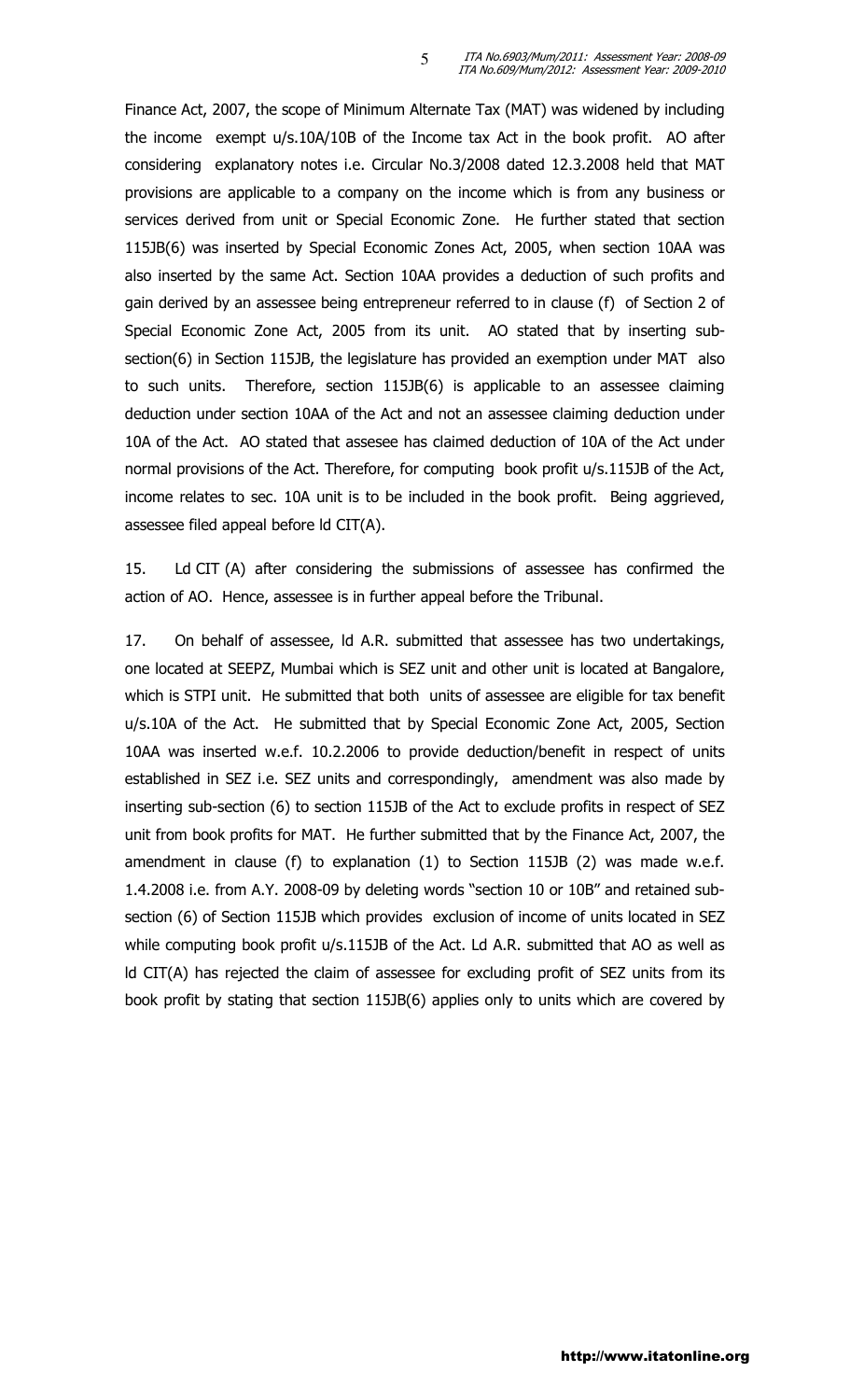section 10AA and not the units to which section 10A applies. He submitted that AO by placing reliance on the para 44 of CBDT Circular 3 dated 12.3.2008, which explains the amendment made by Finance Act, 2007, without appreciating that sub-section (6) of Section 115JB does not refer any section, either sec. 10A or 10AA and it refers only to SEZ units. He submitted that section 10A/10B of the Act provides tax incentive to a unit located in certain specified zone/park or to units which are export oriented, subject to the prescribed conditions and not only the unit located in SEZ. He submitted that benefits u/s.10A is available to unit located in following areas:

6

"\*Free Trade Zone (FTZ)

- Electronic Hardware Technology Park (EHTP)
- Software Technology Par (STP)
- Export Oriented Units (EOUs)
- SEZ

17. Ld A.R. further submitted that in view of amendment made by the Finance Act, 2007 in clause (f) of Explanation (1) to section 115JB(2) i.e. from A.Y. 2008-09, the units set up in STP, EHTP, SEZ, FTZ and EOU units are eligible for tax benefit under normal provisions of the Act but will be subject to levy of MAT. However, units in SEZ will continue to get the benefit of provisions of section 115JB of the Act in view of subsection (6) of section 115JB of the Act, which was inserted w.e.f. 10.2.2006 by the Special Economic Zones Act, 2005. He submitted that the term 'unit' and 'SEZ' are not defined under section 115JB or under section 2 of the Income tax Act. The definition of these terms is provided under section 2 of Special Economic Zones Act, 2005 (hereinafter to be referred as SEZ Act). It is relevant to state that section 2 of SEZ Act, define the term 'Special Economic Zone' and 'unit' as under:

"(za)Special Economic Zone – means each Special Economic Zone notified under the proviso to sub-section (4) of section 3 and sub-section(1) of section 4(including Free Trade and Warehousing Zone) and includes an existing Special Economic Zone"

"(zc)Unit- means a unit set up by an entrepreneur in a Special Economic Zone and includes an existing unit, an Offshore Banking Unit and a unit in an International Finance Services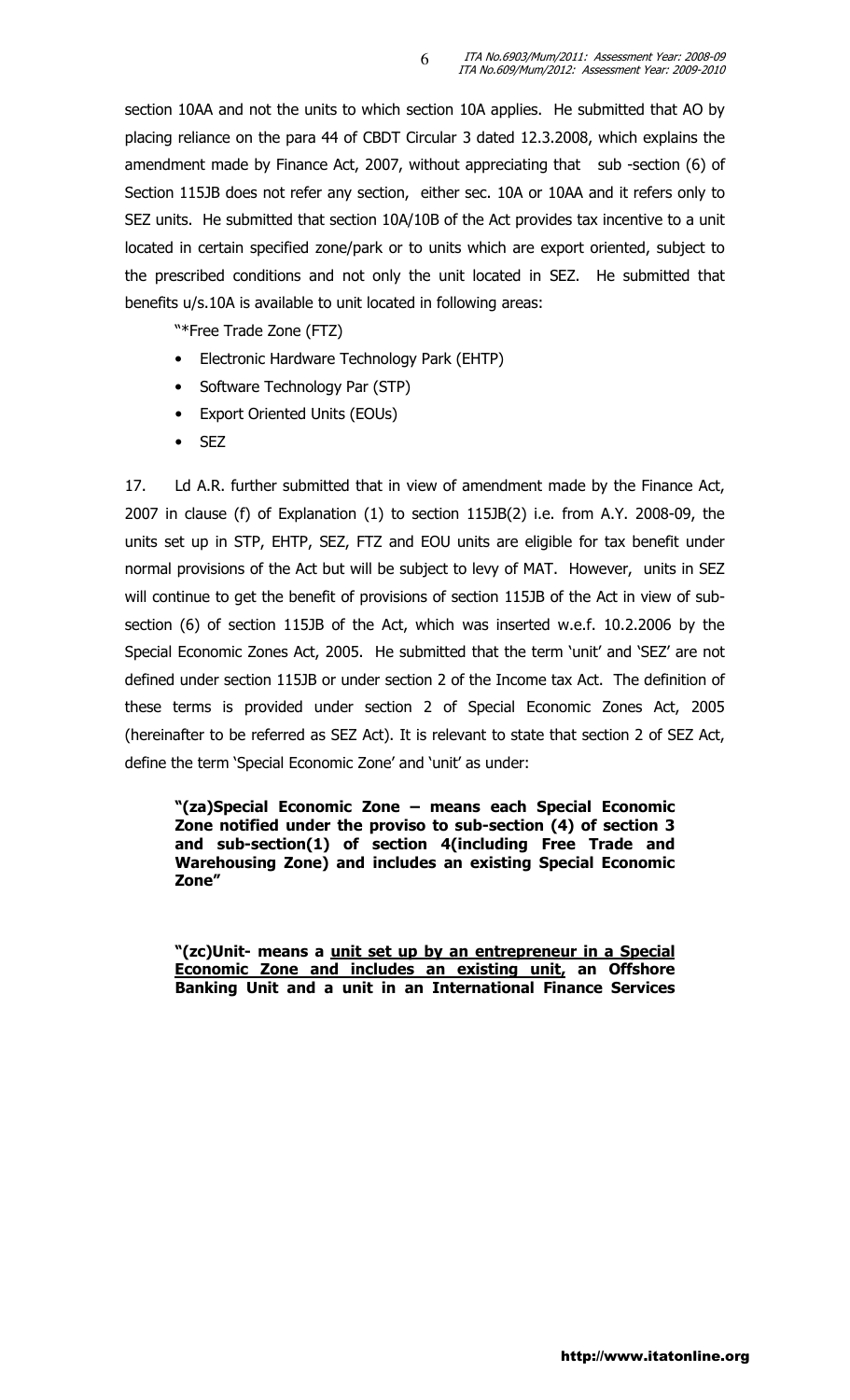## Centre whether established before or established after the commencement of this Act."

7

18. Ld A.R. further submitted that section 4(1) of SEZ Act provides that an existing SEZ shall be deemed to have been notified and established in accordance with the provisions of the SEZ Act and the provisions of Special Economic Zones Act shall apply to such existing SEZ units. Ld A.R. further submitted that in view of provisions of section 115JB(6), the exemption on MAT will be available to units located in SEZ and, accordingly, income in respect of SEZ unit is not to be included while computing book profit u/s.115JB of the Act. Ld A.R. also referred to para 143 of the speech of Hon'ble Finance Minister for financial year 2011-12 at page 63 of PB and submitted that exemption from MAT granted to units operating in SEZ has been deleted from A.Y. 2012-13 and correspondingly amendment has been made by inserting a proviso to subsection(6) of Section 115JB to provide that provisions of sub-section(6) are ceased to have effect in respect of any previous year relevant to assessment year commencing on or after 1.4.2012. He submitted that from the assessment year 2012-13, the benefit of exemption of MAT while computing book profit will not be applicable to units located in SEZ but the assessee is entitled to get the benefit of MAT in assessment year 2008-09.

19. On the other hand, ld D.R. supported the orders of authorities below. He submitted that there should be harmonious interpretation of provisions of the Act. He submitted that assessee has claimed deduction u/s.10A of the Act and in view of amendment made in clause (f) of Explanation (1) to Section 115JB(2) by the Finance Act, 2007 w.e.f. 1.4.2008 i.e. FROM Assessment year 2008-09, the benefit is not available to the assessee. He submitted that provisions of section 115JB(6) was inserted w.e.f 10.2.2006 i.e. assessment year 2006-07 and assessee cannot get benefit under two provisions of the Act. Since the assessee is getting exemption u/s.10A and if the assessee's claim is accepted that assessee is also entitled for benefit of provisions of section 115JB(6), i.e. exemption from MAT in that case, assessee could claim exemption in the main provisions as well as u/s.115JB(6) of the Act prior to assessment year 2008- 09, which could not be the intention of the legislature. He submitted that Id CIT(A) has rightly confirmed the action of AO that while computing book profit u/s.115JB of the Act, that income relating to assessee's unit located in SEZ, Mumbai is to be included in the book profit.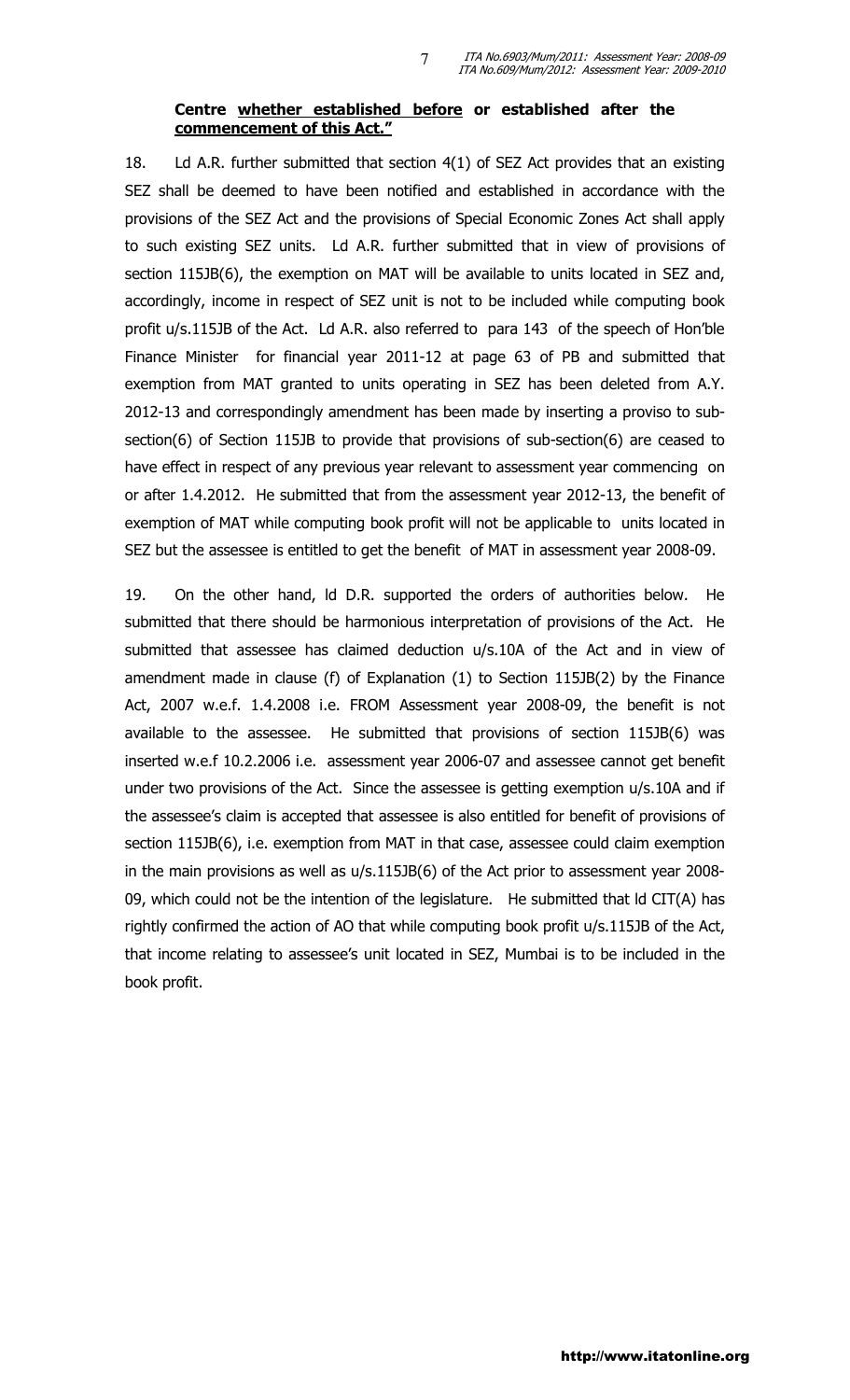20. We have considered submissions of ld representatives of parties and orders of authorities below. We have also carefully considered the relevant provisions of the Act. There is no dispute to the fact that assessee's unit in Mumbai is located in SEZ. Section 10A provides deduction of profits derived by the undertaking in respect of units which are located not only in SEZ but also in the following areas:

8

"\*Free Trade Zone (FTZ)

- Electronic Hardware Technology Park (EHTP)
- Software Technology Par (STP)
- Export Oriented Units (EOUs)

By Special Economic Zone Act, 2005 w.e.f 10.2.2006, a new section 10AA has been inserted which provide exemption to the units located in SEZ. Section 2 of SEZ Act, defines SEZ as under:

## "(za)Special Economic Zone – means each Special Economic Zone notified under the proviso to sub-section (4) of section 3 and sub-section(1) of section 4(including Free Trade and Warehousing Zone) and includes an existing Special Economic Zone"

21. It is evident from above that an existing SEZ unit will also be governed by Special Economic Zones Act, 2005. Therefore, we are of the considered view that the benefits which are to be provided to the newly established unit in SEZ as per section 10AA of the Act will also be available to the existing units in SEZ. Moreover, section 4(1) of SEZ Act provides that an existing SEZ unit shall be deemed to have been notified and established in accordance with provisions of SEZ Act and the provisions of Special Economic Zones Act shall apply to such existing SEZ units. It is also observed that by the SEZ Act, sub-section (6) to section 115JB was also inserted providing that provisions of section 115JB shall not apply to the income accrued or arisen on or after 1.4.2005 from any business carried on, or services rendered, by an entrepreneur or a Developer, in a Unit or Special Economic Zone, as the case may be. Hence, income of units located SEZ will not be included while computing book profit for the purpose of MAT as per section 115JB(6) of the Act. In view of above, we are of the considered view that there is merit in the contention of ld A.R. that irrespective of the fact that amendment has been made in clause (f) of Explanation (1) to section 115JB(2) of the Act to apply the provisions of MAT in respect of units which are entitled to deduction u/s.10A or 10B but the units which are in SEZ will continue to get benefits from the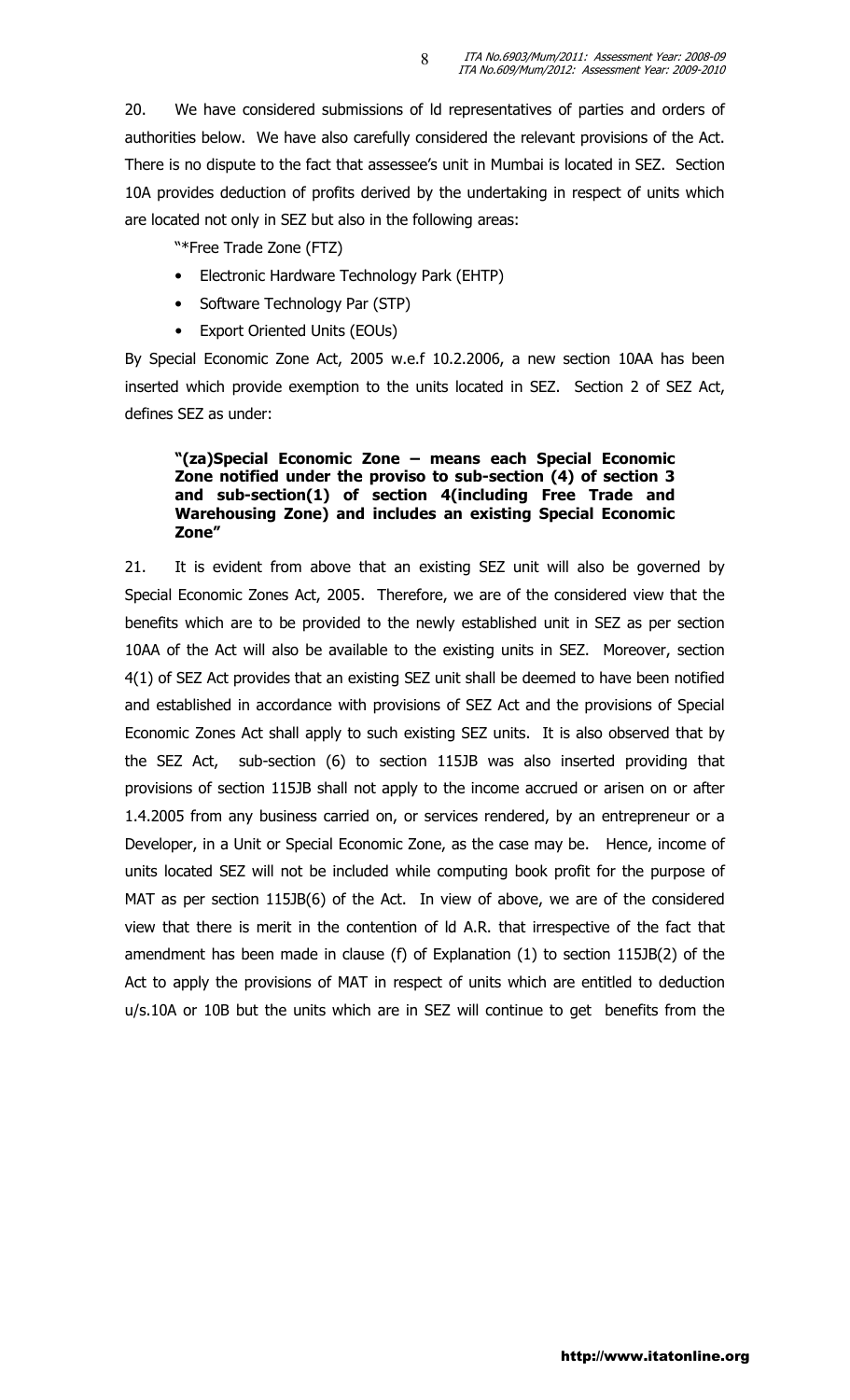applicability of provisions of MAT in view of sub-section(6) of the Act. The contention of ld D.R. that assessee will not be entitled to get the benefit u/s.115JB(6) of the Act as assessee has claimed deduction u/s.10A of the Act is to be rejected for the reason that section 115JB (6) does not refer section 10A or section 10AA but it only refer that provisions of section 115JB will not apply to the income accrued or arisen on or after 1.4.2005 from any business carried on in an unit located in SEZ. Hence, we are of the considered view that the unit in SEZ will be covered by sub-section(6) to section 115JB of the Act irrespective of the fact that those units were claiming deduction u/s.10A of the Act. We also observe that benefit given to SEZ unit from the applicability of provisions of section 115JB has been withdrawn by the Finance Act, 2011 by inserting a proviso to section 115JB(6) of the Act, which reads as under:

"Section 15JB(6)………..

**Provided** that the provisions of this sub-section shall cease to have effect in respect of an previous year relevant to the assessment year commencing on or after the 1<sup>st</sup> day of April, 2012."

22. Hence, we hold that authorities below were not justified to include the book profit in respect of SEZ unit at Mumbai of the assessee while computing book profit u/s.115JB of the Act for assessment year 2008-09. Therefore, we reverse the orders of authorities below by holding that income relating to SEZ unit at Mumbai is to be excluded while computing book profit u/s.115JB of the Act for assessment year 2008-09. Hence, Ground No.4 of appeal taken by the assessee for assessment year 2008-09 is allowed.

…. ……

# 23. Now we take up appeal for assessment year 2009-2010 being I.T.A. No.609/M/2012.

24. Grounds raised by assessee read as under:

"1. The Commissioner of Income tax (Appeal) erred in upholding the Assessing Officer's order for making addition of Profit of 10A Unit located in SEZ Mumbai, to arrive at the Book Profit u/s 115JB of the Act, in respect of on the ground or grounds as alleged in the assessment order."

 2. The Commissioner of Income tax (Appeal) erred in upholding the Assessing Officer's order of not allowing to set off the brought forward assessed business loss and unabsorbed depreciation against the current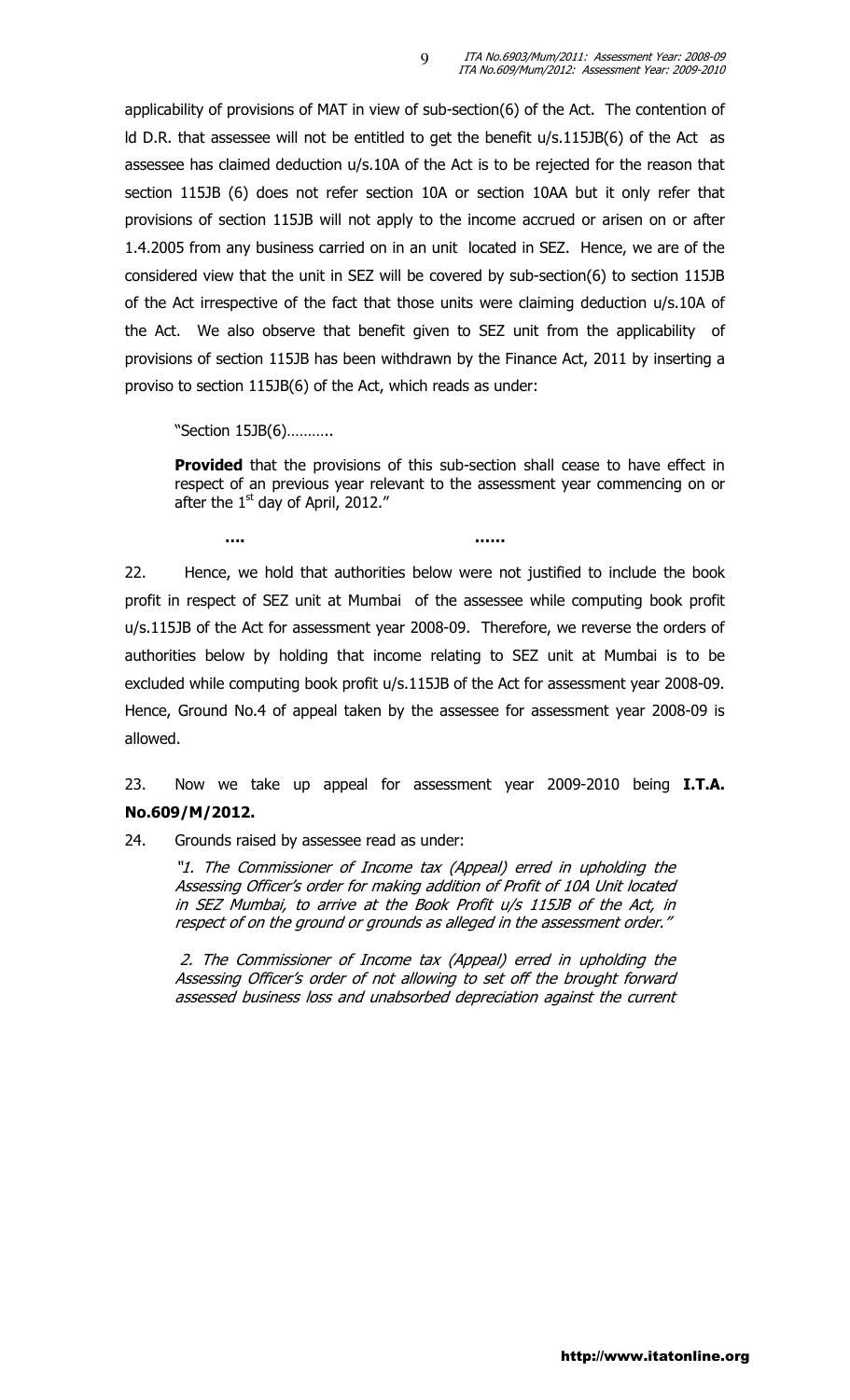year's income on the ground or grounds and in the circumstances of the case and law."

25. In respect of Ground No.1 of appeal, ld representatives of both the parties submitted that facts and issue involved is identical to Ground No.4 of appeal for assessment year 2008-09 and whatever decision is taken in regard thereto, same will apply mutatis mutandis to decide Ground No.1 of appeal for assessment year 2009- 2010.

26. On perusal of orders of authorities below, we agree that facts and issue involved in Ground No.1 of appeal for assessment year 2009-10 are identical to ground No.4 of appeal for assessment year 2008-09, which we have discussed in paras 11 to 22 hereinabove. For the reasons mentioned in paras 20-22 hereinabove, we allow Ground No.1 of appeal taken by the assessee for assessment year 2009-10.

27. In respect of Ground No.2 of appeal, ld representatives of both the parties submitted that facts and issue involved is identical to Ground No.2 of appeal for assessment year 2008-09 and whatever decision is taken in regard thereto, same will apply mutatis mutandis to decide Ground No.2 of appeal for assessment year 2009- 2010.

26. On perusal of orders of authorities below, we agree that facts and issue involved in Ground No.2 of appeal for assessment year 2009-10 are identical to ground No.2 & 3 of appeal for assessment year 2008-09, which we have discussed in paras 7 to 9 hereinabove. For the reasons mentioned in para 9 hereinabove, we allow Ground No.2 of appeal taken by the assessee for assessment year 2009-10.

27. In the result, appeal for assessment year 2008-09 is allowed in part and whereas appeal for assessment year 2009-2010 is allowed.

Pronounced on 31<sup>st</sup> October, 2012.

| $Sd$ /-                  | $Sd$ /-         |
|--------------------------|-----------------|
| (RAJENDRA)               | (B.R. MITTAL)   |
| <b>Accountant Member</b> | Judicial Member |

Mumbai, Dated 31<sup>st</sup> October, 2012